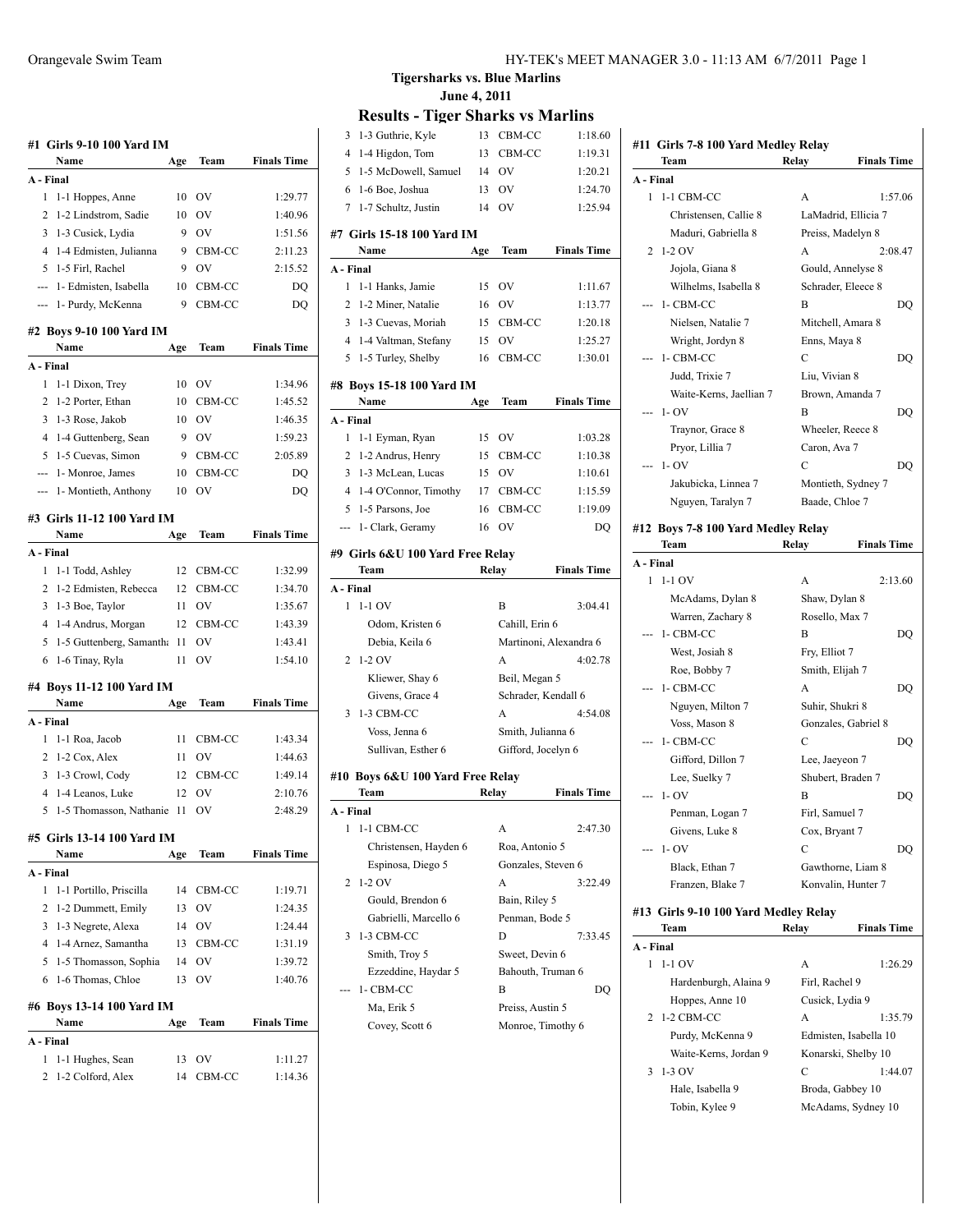|                | A - Final  (#13 Girls 9-10 100 Yard Medley Relay) |                             |    |
|----------------|---------------------------------------------------|-----------------------------|----|
| $\overline{4}$ | 1-4 CBM-CC                                        | C<br>2:18.17                |    |
|                | Riegle, Natalie 9                                 | Judd, Tia 10                |    |
|                | Eigenman, Faith 10                                | Wood, Sam 10                |    |
|                | 1- CBM-CC                                         | D                           | DQ |
|                | Cuevas, Angel 9                                   | Niles, Kristen 9            |    |
|                | Brady, Hannah 9                                   | Maduri, Danielle 10         |    |
|                | $1 - OV$                                          | B                           | DO |
|                | Eilhardt, Lili 10                                 | Lindstrom, Sadie 10         |    |
|                | Williams-Herron, Skyler 9                         | Rorling, Madison 10         |    |
|                |                                                   |                             |    |
|                | #14 Boys 9-10 100 Yard Medley Relay<br>Team       | Relay<br><b>Finals Time</b> |    |
| A - Final      |                                                   |                             |    |
| 1              | $1-1$ OV                                          | A<br>1:19.74                |    |
|                | Dixon, Cole 10                                    | Dixon, Parker 10            |    |
|                | Boe, Jacob 10                                     | Dixon, Trey 10              |    |
| 2              | 1-2 OV                                            | $\overline{C}$<br>1:37.96   |    |
|                | Walder, Pace 9                                    | Ericksen, Connor 9          |    |
|                | Beil, Kris 9                                      | Holden, Max 10              |    |
| 3              | 1-3 OV                                            | B<br>1:48.41                |    |
|                | Kliewer, Evan 9                                   | Guttenberg, Sean 9          |    |
|                | Montieth, Anthony 10                              | Rose, Jakob 10              |    |
| 4              | 1-4 CBM-CC                                        | A<br>1:52.57                |    |
|                | Cuevas, Simon 9                                   | Monroe, James 10            |    |
|                | Brady, Jake 10                                    | Porter, Ethan 10            |    |
|                | 1- CBM-CC                                         | C                           | DQ |
|                | Garner, Matthew 9                                 | Tallent, Ethan 10           |    |
|                | Heningburg, Christian 10                          | Judd, Caleb 9               |    |
|                | 1- CBM-CC                                         | B                           | DQ |
|                | Lee, Dongyeon 10                                  | Waters, Daniel 9            |    |
|                | Roa, Ryan 9                                       | Enns, Gabriel 10            |    |
|                | #15 Girls 11-12 200 Yard Medley Relay             |                             |    |
|                | Team                                              | Relay<br><b>Finals Time</b> |    |
| A - Final      |                                                   |                             |    |
| 1              | $1-1$ OV                                          | 2:59.54<br>A                |    |
|                | Bujanda, Miya 12                                  | Gwin, Kourtney 12           |    |
|                | Mansanet, Portia 12                               | Thomas, Claire 11           |    |
| 2              | $1-2$ OV                                          | C<br>3:19.03                |    |
|                | Wheeler, Mailani 11                               | Guttenberg, Samantha 11     |    |
|                | Warren, Katelyn 12                                |                             |    |

3 1-3 CBM-CC B 3:23.27 Martinez, Isabella 12 Cuevas, Alexis 11 Mawacke, Lisette 12 Barth, Taylor 11 --- 1- CBM-CC A DQ Andrus, Morgan 12 Edmisten, Rebecca 12 Todd, Ashley 12 Lynch, Isabelle 12 --- 1- OV B DQ Tinay, Ryla 11 Oglesby, Avonlea 11 Jones, Mikayla 11 Boe, Taylor 11

|                      | $\mathbf{m}$ ii $\mathbf{m}$ are                     |  |
|----------------------|------------------------------------------------------|--|
| Orangevale Swim Team | HY-TEK's MEET MANAGER 3.0 - 11:13 AM 6/7/2011 Page 2 |  |

#### **Tigersharks vs. Blue Marlins June 4, 2011 Results - Tiger Sharks vs Marlins**

# **#16 Boys 11-12 200 Yard Medley Relay**

### **Team Relay Finals Time A - Final** --- 1- CBM-CC A DQ Shubert, Tyler 11 Guthrie, Jared 11 Crowl, Cody 12 Roa, Jacob 11 --- 1- CBM-CC B DQ Posey-Wallace, Noah 12 Gillis, Joshua 12 Gossard, Lewis 12 Ahmad, Kareem 11 --- 1- OV A DQ Argo, Austin 11 Leanos, Luke 12 Bardasian, Zachary 11 Cox, Alex 11 **#17 Girls 13-14 200 Yard Medley Relay Team Relay Finals Time A - Final** 1 1-1 OV A 2:42.55 Thomasson, Sophia 14 Dummett, Emily 13 Negrete, Alexa 14 Higby, Cora 13 2 1-2 CBM-CC A 2:46.27 Courtney, Angela 13 Portillo, Priscilla 14 Arnez, Samantha 13 Lewis, Anna 13 3 1-3 OV B 3:03.60 Thomas, Chloe 13 Argo, Dakota 13 Graf, Ashley 13 Lawson, Sophie 13 **#18 Boys 13-14 200 Yard Medley Relay Team Relay Finals Time A - Final** 1 1-1 OV A 2:18.20 Boe, Joshua 13 McDowell, Samuel 14 Hughes, Sean 13 Schultz, Jacob 13 2 1-2 CBM-CC A 2:20.00 Guthrie, Kyle 13 Colford, Alex 14 Cuevas, Carlos 13 Higdon, Tom 13 **#19 Girls 15-18 200 Yard Medley Relay Team Relay Finals Time A - Final** 1 1-1 OV A 2:16.53 Corrales, Taylor 15 Hanks, Jamie 15

| Team                                 | Relav | <b>Finals Time</b> |
|--------------------------------------|-------|--------------------|
| #20 Boys 15-18 200 Yard Medley Relay |       |                    |
| Barker, Asriel 17                    |       | Turley, Shelby 16  |
| Andrus, Madison 17                   |       | Cuevas, Moriah 15  |
| 2 1-2 CBM-CC                         | A     | 2:27.65            |
| Valtman, Stefany 15                  |       | Miner, Natalie 16  |

| A - Final |                      |                   |         |
|-----------|----------------------|-------------------|---------|
|           | $1 - 1$ CBM-CC       | A                 | 2:14.43 |
|           | Andrus, Henry 15     | Brady, Zachary 16 |         |
|           | O'Connor, Timothy 17 | Parsons, Joe 16   |         |
|           | $2 \t1-2$ OV         | А                 | 2:15.32 |
|           | Hale, Clay 16        | Clark, Geramy 16  |         |
|           | Eyman, Ryan 15       | McLean, Lucas 15  |         |

| #21              | Girls 6&U 25 Yard Free            |                |           |                    |  |  |  |
|------------------|-----------------------------------|----------------|-----------|--------------------|--|--|--|
|                  | Name                              | Age            | Team      | <b>Finals Time</b> |  |  |  |
| A - Final        |                                   |                |           |                    |  |  |  |
| 1                | 3-1 Schrader, Kendall             | 6              | <b>OV</b> | 31.58              |  |  |  |
| 2                | 3-2 Voss, Jenna                   | 6              | CBM-CC    | 31.75              |  |  |  |
| 3                | 3-3 Kliewer, Shay                 | 6              | OV        | 40.92              |  |  |  |
| 4                | 3-4 Smith, Julianna               | 6              | CBM-CC    | 43.89              |  |  |  |
| 5                | 3-5 Martinoni, Alexandra          | 6              | <b>OV</b> | 48.64              |  |  |  |
|                  | 6 3-6 Odom, Kristen               | 6              | OV        | 53.37              |  |  |  |
| 7                | 3-7 Gifford, Jocelyn              | 6              | CBM-CC    | 1:30.36            |  |  |  |
| 8                | 3-8 Suhir, Wafa                   | 5              | CBM-CC    | 1:33.22            |  |  |  |
| <b>B</b> - Final |                                   |                |           |                    |  |  |  |
| 9                | 2-1 Debia, Keila                  | 6              | <b>OV</b> | 34.68              |  |  |  |
| 10               | 2-2 Beil, Megan                   | 5              | OV        | 56.22              |  |  |  |
| 11               | 2-3 Albrecht, Saige               | 5              | CBM-CC    | 1:19.58            |  |  |  |
|                  | 12 2-4 Broda, Billie              | 5              | <b>OV</b> | 2:34.93            |  |  |  |
| 13               | 2-5 Givens, Grace                 | $\overline{4}$ | <b>OV</b> | 4:42.00            |  |  |  |
| C - Final        |                                   |                |           |                    |  |  |  |
| 17               | 1-1 Brown, Gianna                 | 6              | <b>OV</b> | 55.11              |  |  |  |
| 18               | 1-2 Hardenburgh, Ayla             | 4              | OV        | 1:45.82            |  |  |  |
|                  |                                   |                |           |                    |  |  |  |
|                  | #22 Boys 6&U 25 Yard Free<br>Name | Age            | Team      | <b>Finals Time</b> |  |  |  |
| A - Final        |                                   |                |           |                    |  |  |  |
| 1                | 3-1 Gonzales, Steven              | 6              | CBM-CC    | 31.98              |  |  |  |
| 2                | 3-2 Gould, Brendon                | 6              | OV        | 33.05              |  |  |  |
| 3                | 3-3 Espinosa, Diego               | 5              | CBM-CC    | 42.28              |  |  |  |
| 4                | 3-4 Palasigue, Christian          | 5              | CBM-CC    | 47.40              |  |  |  |
| 5                | 3-5 Penman, Bode                  | 5              | OV        | 1:04.04            |  |  |  |
| 6                | 3-6 Bain, Riley                   | 5              | <b>OV</b> |                    |  |  |  |
| <b>B</b> - Final |                                   |                |           |                    |  |  |  |
|                  |                                   |                |           | 1:49.65            |  |  |  |
|                  |                                   |                |           |                    |  |  |  |
| 9                | 2-1 Gabrielli, Marcello           | 6              | <b>OV</b> | 46.07              |  |  |  |
| 10               | 2-2 Covey, Scott                  | 6              | CBM-CC    | 1:00.44            |  |  |  |
| 11               | 2-3 Thomasson, Luke               | 6              | OV        | 1:00.80            |  |  |  |
| 12               | 2-4 Ma, Erik                      | 5              | CBM-CC    | 1:05.52            |  |  |  |
| 13               | 2-5 Preiss, Austin                | 5              | CBM-CC    | 1:08.67            |  |  |  |
| ---              | 2- Cook, Micah                    | 4              | OV        | DO                 |  |  |  |
| C - Final        |                                   |                |           |                    |  |  |  |
| 17               | 1-1 Christensen, Hayden           | 6              | CBM-CC    | 32.17              |  |  |  |
| 18               | 1-2 Roa, Antonio                  |                | 5 CBM-CC  | 1:01.78            |  |  |  |
| 19               | 1-3 Monroe, Timothy               | 6              | CBM-CC    | 1:10.57            |  |  |  |
| 20               | 1-4 Sweet, Devin                  | 6              | CBM-CC    | 1:55.66            |  |  |  |
| 21               | 1-5 Smith, Troy                   | 5              | CBM-CC    | 2:18.52            |  |  |  |
| ---              | 1- Enns, Elijah                   | 6              | CBM-CC    | DQ                 |  |  |  |
|                  | #23 Girls 7-8 25 Yard Free        |                |           |                    |  |  |  |

| Name      |                           | Age | Team   | Finals Time |
|-----------|---------------------------|-----|--------|-------------|
| A - Final |                           |     |        |             |
|           | 1 4-1 Mitchell, Amara     |     | CBM-CC | 22.95       |
|           | 2 4-2 Maduri, Gabriella   | 8   | CBM-CC | 23.56       |
|           | 3 4-3 Christensen, Callie |     | CBM-CC | 26.38       |
|           | 4 4-4 Jojola, Giana       | 8   | OV     | 29.50       |
|           | 5 4-5 Schrader, Eleece    | 8   | OV     | 31.56       |
|           | 6 4-6 McAdams, Macey      |     | OV     | 32.51       |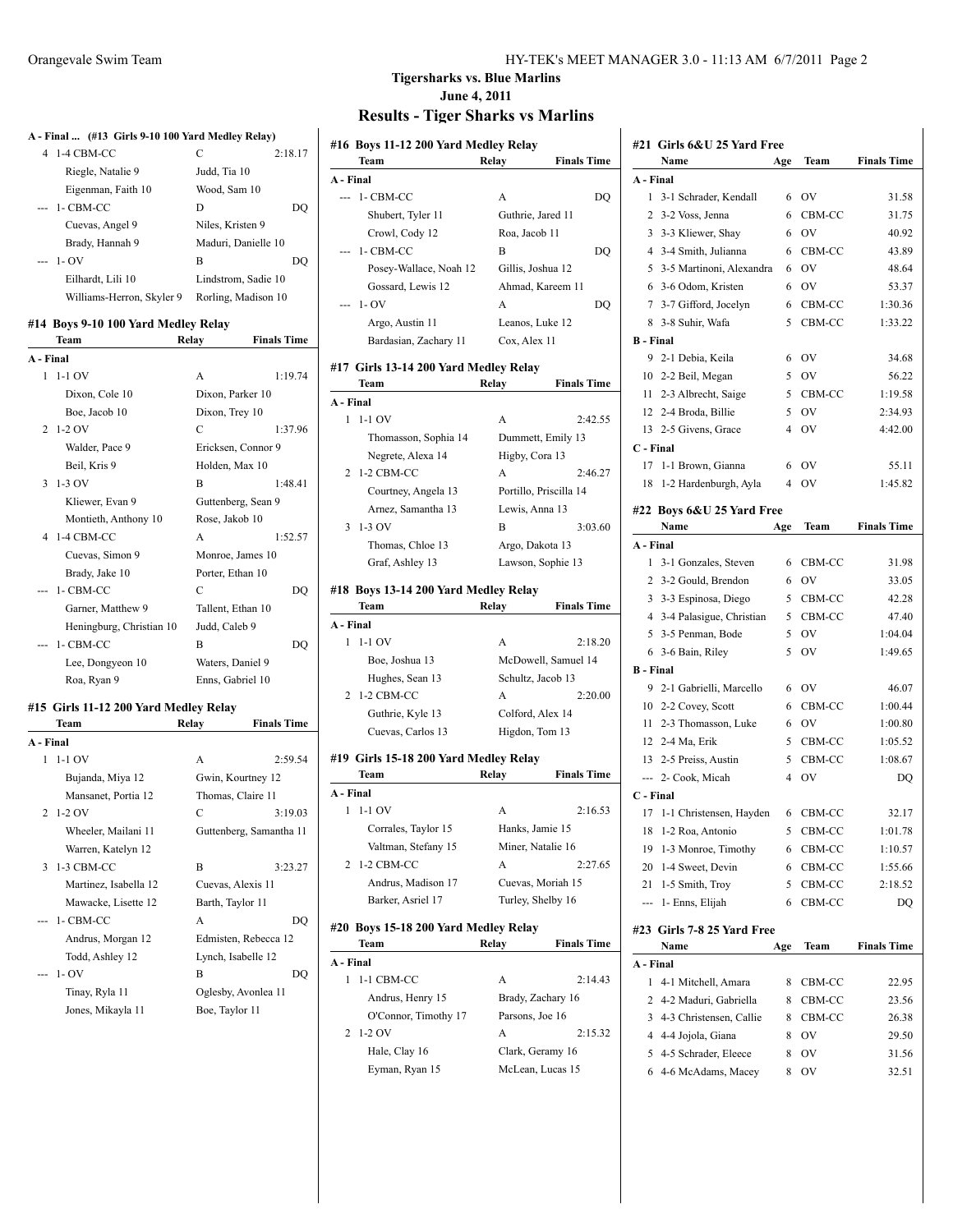|           | B - Final  (#23 Girls 7-8 25 Yard Free) |
|-----------|-----------------------------------------|
| B - Final |                                         |

|           | 9 3-1 Jenness, Victoria      | 7 | O <sub>V</sub> | 26.10   |
|-----------|------------------------------|---|----------------|---------|
|           | 10 3-2 Liu, Vivian           | 8 | CBM-CC         | 27.34   |
| 11        | 3-3 Pellegrini, Ellie        | 8 | OV             | 29.07   |
|           | 12 3-4 Waite-Kerns, Jaellian | 7 | CBM-CC         | 31.72   |
|           | 13 3-5 Judd, Trixie          | 7 | CBM-CC         | 34.86   |
|           | 14 3-6 Baade, Chloe          | 7 | OV             | 35.21   |
| C - Final |                              |   |                |         |
|           | 17 2-1 Albrecht, Aynslee     | 7 | CBM-CC         | 28.00   |
|           | 18 2-2 Enns, Maya            | 8 | CBM-CC         | 33.33   |
| 19        | 2-3 Ahmad, Ayah              | 8 | CBM-CC         | 33.39   |
|           | 20 2-4 Bardasian, Brooklynn  | 7 | OV             | 38.03   |
| 21        | 2-5 Walder, Georgia          | 7 | OV             | 42.58   |
|           | 22 2-6 Cook, Corrina         | 8 | OV             | 42.87   |
|           | 23 2-7 Hedtke, Laureen       | 7 | OV             | 45.52   |
| D - Final |                              |   |                |         |
| 25        | 1-1 LaMadrid, Ellicia        | 7 | CBM-CC         | 19.86   |
| 26        | 1-2 Caron, Ava               | 7 | OV             | 34.90   |
|           | 27 1-3 Dains, Taylor         | 7 | OV             | 36.44   |
|           | 28 1-4 Brown, Amanda         | 7 | CBM-CC         | 42.45   |
|           | 29 1-5 Ball, Susanna         | 7 | OV             | 54.66   |
| 30        | 1-6 Campbell, Heidi          | 7 | OV             | 1:22.81 |
|           |                              |   |                |         |

### **#24 Boys 7-8 25 Yard Free**

|                  | Name                        | Age | Team      | <b>Finals Time</b> |
|------------------|-----------------------------|-----|-----------|--------------------|
| A - Final        |                             |     |           |                    |
| 1                | 3-1 McAdams, Dylan          | 8   | <b>OV</b> | 24.33              |
| 2                | 3-2 Gonzales, Gabriel       | 8   | CBM-CC    | 24.51              |
| 3                | 3-3 Warren, Zachary         | 8   | OV        | 24.96              |
| 4                | 3-4 Givens, Luke            | 8   | OV        | 26.14              |
| 5.               | 3-5 Penman, Logan           | 7   | OV        | 27.52              |
| 6                | 3-6 Enns, Andrew            | 7   | CBM-CC    | 28.07              |
| 7                | 3-7 Smith, Elijah           | 7   | CBM-CC    | 39.08              |
| 8                | 3-8 Roe, Bobby              | 7   | CBM-CC    | 39.28              |
| <b>B</b> - Final |                             |     |           |                    |
| 9                | 2-1 Shaw, Dylan             | 8   | OV        | 27.64              |
| 10               | 2-2 Rosello, Max            | 7   | OV        | 29.03              |
| 11               | 2-3 Cox, Bryant             | 7   | <b>OV</b> | 32.58              |
|                  | 12 2-4 Firl, Samuel         | 7   | OV        | 38.52              |
| 13               | 2-5 Lee, Suelky             | 7   | CBM-CC    | 45.52              |
| 14               | 2-6 Shubert, Braden         | 7   | CBM-CC    | 45.69              |
| C - Final        |                             |     |           |                    |
| 17               | 1-1 Black, Ethan            | 7   | OV        | 29.08              |
| 18               | 1-2 Franzen, Blake          | 7   | OV        | 36.89              |
| 19               | 1-3 Konarski, Austin        | 8   | CBM-CC    | 42.94              |
| 20               | 1-4 Gawthorne, Liam         | 8   | OV        | 45.14              |
| 21               | 1-5 Fry, Elliot             | 7   | CBM-CC    | 49.80              |
| 22               | 1-6 Konvalin, Hunter        | 7   | <b>OV</b> | 51.19              |
| ---              | 1- Garner, Michael          | 7   | CBM-CC    | DQ                 |
|                  | #25 Girls 9-10 25 Yard Free |     |           |                    |
|                  | Name                        | Age | Team      | <b>Finals Time</b> |
| A - Final        |                             |     |           |                    |
| 1                | 5-1 Konarski, Shelby        | 10  | CBM-CC    | 18.33              |

### **Tigersharks vs. Blue Marlins June 4, 2011**

| 2                | 5-2 Waite-Kerns, Jordan                            | 9      | CBM-CC      | 18.70              |
|------------------|----------------------------------------------------|--------|-------------|--------------------|
| 3                | 5-3 Edmisten, Isabella                             | 10     | CBM-CC      | 19.11              |
|                  | 4 5-4 Eilhardt, Lili                               | 10     | OV          | 20.91              |
|                  | *5 5-5 Miner, Malia                                | 10     | OV          | 21.14              |
| *5               | 5-5 Shupe, Marin                                   | 9      | CBM-CC      | 21.14              |
| <b>B</b> - Final |                                                    |        |             |                    |
| 9                | 4-1 Edmisten, Julianna                             | 9      | CBM-CC      | 21.13              |
| 10               | 4-2 Simpson, Tuesday                               | 10     | CBM-CC      | 22.07              |
| 11               | 4-3 Tobin, Kylee                                   | 9      | OV          | 22.33              |
|                  | 12 4-4 Rorling, Madison                            | 10     | OV          | 23.46              |
| 13               | 4-5 Broda, Gabbey                                  | 10     | OV          | 23.50              |
| 14               | 4-6 Brady, Hannah                                  | 9      | CBM-CC      | 25.25              |
| C - Final        |                                                    |        |             |                    |
| 17               | 3-1 Lindstrom, Sadie                               | 10     | OV          | 17.88              |
| 18               | 3-2 Stinson, Amanda                                | 10     | OV          | 24.30              |
|                  | 19 3-3 Hale, Isabella                              | 9      | OV          | 24.41              |
| 20               | 3-4 Cuevas, Angel                                  | 9      | CBM-CC      | 24.80              |
| 21               | 3-5 Eigenman, Faith                                | 10     | CBM-CC      | 26.14              |
| 22               | 3-6 Riegle, Natalie                                | 9      | CBM-CC      | 26.30              |
| 23               | 3-7 Patterson, Brittney                            | 10     | OV          | 27.05              |
| 24               | 3-8 McPike, Kendyl                                 | 9      | CBM-CC      | 31.32              |
| D - Final        |                                                    |        |             |                    |
| 25               | 2-1 Balboni, Isabella                              | 10     | <b>OV</b>   | 22.61              |
|                  | 26 2-2 Judd, Tia                                   | 10     | CBM-CC      | 22.89              |
|                  | 27 2-3 Argo, Savannah                              | 9      | OV          | 24.91              |
|                  | 28 2-4 Niles, Kristen                              | 9      | CBM-CC      | 33.81              |
|                  | 29 2-5 Franzen, Madison                            | 9      | OV          | 45.09              |
|                  |                                                    |        |             |                    |
|                  |                                                    |        |             |                    |
| E - Final        |                                                    |        |             |                    |
| 33               | 1-1 Arnez, Emily                                   | 9      | CBM-CC      | 20.19              |
| 34               | 1-2 Wood, Sam                                      | 10     | CBM-CC      | 22.33              |
|                  | #26 Boys 9-10 25 Yard Free                         |        |             |                    |
|                  | Name                                               | Age    | Team        | <b>Finals Time</b> |
| A - Final        |                                                    |        |             |                    |
| 1                | 4-1 Dixon, Trey                                    | 10     | OV          | 15.72              |
|                  | 2 4-2 Shaw, Travis                                 | 10     | OV          | 17.30              |
|                  | 3 4-3 Montieth, Anthony                            | 10     | OV          | 18.23              |
|                  | 4 4-4 Monroe, James                                | 10     | CBM-CC      | 19.17              |
|                  | 5 4-5 Holden, Max                                  | 10     | OV          | 19.65              |
| 6                | 4-6 Brady, Jake                                    | 10     | CBM-CC      | 24.04              |
| 7                | 4-7 Enns, Gabriel                                  | 10     | CBM-CC      | 28.05              |
| <b>B</b> - Final |                                                    |        |             |                    |
| 9                | 3-1 Lee, Dongyeon                                  | 10     | CBM-CC      | 19.17              |
| 10               | 3-2 Walder, Pace                                   | 9      | OV          | 19.32              |
| 11               | 3-3 Ericksen, Connor                               | 9      | <b>OV</b>   | 21.06              |
| 12               | 3-4 Nisonger, Quinton                              | 10     | $\hbox{OV}$ | 21.42              |
| 13               | 3-5 Heningburg, Christian                          | 10     | CBM-CC      | 22.23              |
|                  | 14 3-6 Debia, Thomas                               | 10     | OV          | 27.09              |
| 15               | 3-7 Waters, Daniel                                 | 9      | CBM-CC      | 33.91              |
| C - Final        |                                                    |        |             |                    |
| 17               | 2-1 Kliewer, Evan                                  | 9      | OV          | 22.89              |
| 18               | 2-2 Garner, Matthew                                | 9      | CBM-CC      | 28.36              |
|                  | 19 2-3 Orman, Jacob                                | 10     | OV          | 28.88              |
|                  | 20 2-4 Jakubicka, Lukas<br>21 2-5 Eilhardt, Hunter | 9<br>9 | OV<br>OV    | 30.07<br>34.89     |

| D - Final        |                              |     |           |                    |
|------------------|------------------------------|-----|-----------|--------------------|
| 25               | 1-1 Perry, Pablo             | 9   | ov        | 26.65              |
| 26               | 1-2 Schaben, Seth            | 9   | <b>OV</b> | 29.21              |
| 27               | 1-3 Campbell, Quinn          | 9   | <b>OV</b> | 29.80              |
| 28               | 1-4 Konvalin, Carson         | 10  | OV        | 32.14              |
|                  | #27 Girls 11-12 50 Yard Free |     |           |                    |
|                  | Name                         | Age | Team      | <b>Finals Time</b> |
| A - Final        |                              |     |           |                    |
| 1                | 2-1 Gwin, Kourtney           | 12  | OV        | 31.39              |
| 2                | 2-2 Edmisten, Rebecca        | 12  | CBM-CC    | 35.08              |
| 3                | 2-3 Lynch, Isabelle          | 12  | CBM-CC    | 36.15              |
| 4                | 2-4 Bujanda, Miya            | 12  | OV        | 37.26              |
| 5                | 2-5 Thomas, Claire           | 11  | OV        | 40.16              |
| 6                | 2-6 Oglesby, Avonlea         | 11  | <b>OV</b> | 40.75              |
| $7^{\circ}$      | 2-7 Martinez, Isabella       | 12  | CBM-CC    | 43.13              |
| 8                | 2-8 Lewis, Arica             | 12  | CBM-CC    | 46.03              |
| <b>B</b> - Final |                              |     |           |                    |
| 9                | 1-1 Capel, Hannah            | 11  | OV        | 43.20              |
| 10               | 1-2 Jones, Mikayla           | 11  | OV        | 43.87              |
| 11               | 1-3 Nagy, Lily               | 11  | OV        | 44.27              |
| 12               | 1-4 Warren, Katelyn          | 12  | OV        | 44.31              |
| 13               | 1-5 Riegle, Emily            | 11  | CBM-CC    | 57.44              |
|                  |                              |     |           |                    |
|                  | #28 Boys 11-12 50 Yard Free  |     |           |                    |
|                  | Name                         | Age | Team      | <b>Finals Time</b> |
| A - Final        |                              |     |           |                    |
| 1                | 2-1 Roa, Jacob               | 11  | CBM-CC    | 38.36              |
| 2                | 2-2 Cox, Alex                | 11  | OV        | 38.68              |
| 3                | 2-3 Posey-Wallace, Noah      | -12 | CBM-CC    | 44.90              |
| 4                | 2-4 Leanos, Luke             | 12  | <b>OV</b> | 47.17              |
| 5                | 2-5 Gossard, Lewis           | 12  | CBM-CC    | 50.60              |
| 6                | 2-6 Argo, Austin             | 11  | OV        | 53.91              |
| 7                | 2-7 Thomasson, Nathanie      | -11 | OV        | 57.74              |
| 8                | 2-8 Ahmad, Kareem            | 11  | CBM-CC    | 1:01.64            |
| <b>B</b> - Final |                              |     |           |                    |
| 9                | 1-1 Odom, Nathan             | 11  | OV        | 36.66              |
| 10               | 1-2 Gillis, Joshua           | 12  | CBM-CC    | 42.17              |
|                  | #29 Girls 13-14 50 Yard Free |     |           |                    |
|                  | Name                         | Age | Team      | <b>Finals Time</b> |
| A - Final        |                              |     |           |                    |
| 1                | 2-1 Negrete, Alexa           | 14  | OV        | 32.75              |
| 2                | 2-2 Higby, Cora              | 13  | OV        | 33.35              |
| 3                | 2-3 Arnez, Samantha          | 13  | CBM-CC    | 33.56              |
| $\overline{4}$   | 2-4 Courtney, Angela         | 13  | CBM-CC    | 35.86              |
|                  | 2-5 Graf, Ashley             |     | OV        |                    |
| 5                |                              | 13  |           | 39.72              |
| 6                | 2-6 Thomasson, Sophia        | 14  | OV        | 40.89              |
| 7                | 2-7 Lewis, Anna              | 13  | CBM-CC    | 41.21              |
| 8                | 2-8 Pritchett, Amber         | 13  | CBM-CC    | 41.96              |
| <b>B</b> - Final |                              |     |           |                    |
| 9                |                              |     |           |                    |
|                  | 1-1 Vasilyuk, Tatyana        | 13  | CBM-CC    | 16.65              |
| 10               | 1-2 Argo, Dakota             | 13  | OV        | 37.26              |
| 11               | 1-3 Lawson, Sophie           | 13  | OV        | 41.63              |
| ---              | 1- Baldwin, Bethany          | 14  | OV        | DQ                 |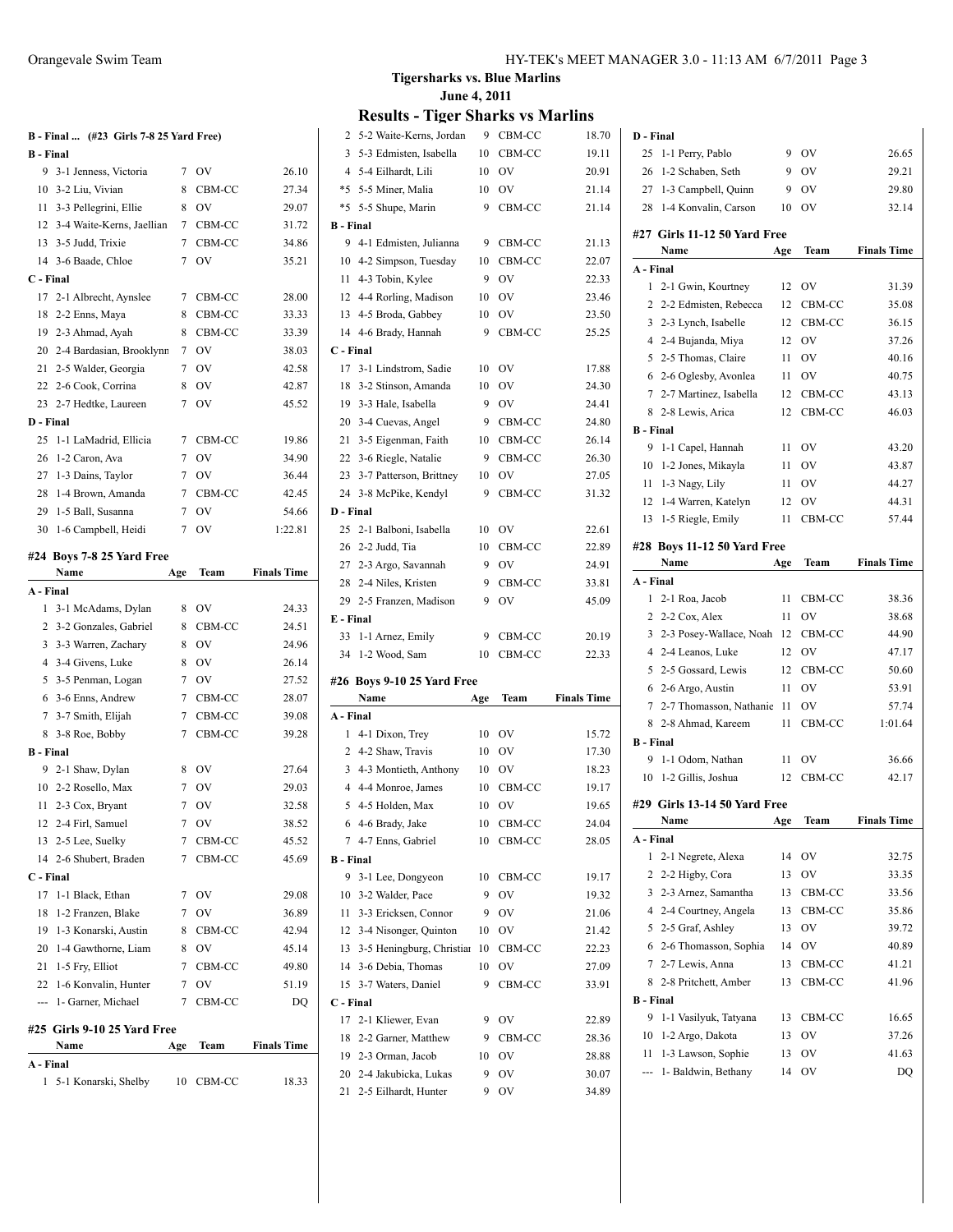|                  | #30 Boys 13-14 50 Yard Free             |        |              |                    |  |
|------------------|-----------------------------------------|--------|--------------|--------------------|--|
|                  | Name                                    | Age    | Team         | <b>Finals Time</b> |  |
| A - Final        |                                         |        |              |                    |  |
| 1                | 1-1 Schultz, Jacob                      | 13     | OV           | 29.46              |  |
| 2                | 1-2 Higdon, Tom                         | 13     | CBM-CC       | 29.92              |  |
| 3                | 1-3 Todd, Ryan                          | 13     | CBM-CC       | 30.81              |  |
| 4                | 1-4 Oglesby, Kiernan                    | 14     | OV           | 35.31              |  |
| 5                | 1-5 Kehler, Kobe                        | 13     | OV           | 35.81              |  |
| 6                | 1-6 Norris, Andy                        | 14     | CBM-CC       | 38.13              |  |
|                  |                                         |        |              |                    |  |
|                  | #31 Girls 15-18 50 Yard Free<br>Name    | Age    |              | <b>Finals Time</b> |  |
| A - Final        |                                         |        | Team         |                    |  |
| 1                | 1-1 Miner, Natalie                      | 16     | <b>OV</b>    | 28.63              |  |
| 2                | 1-2 Barker, Asriel                      | 17     | CBM-CC       | 31.06              |  |
| 3                | 1-3 Valtman, Stefany                    | 15     | <b>OV</b>    | 33.09              |  |
| $\overline{4}$   | 1-4 Eyman, Brooke                       | 16     | OV           | 34.79              |  |
| 5                | 1-5 DeCesare, Brittany                  | 15     | CBM-CC       | 36.18              |  |
| 6                | 1-6 Arnez, Kadie                        | 15     | CBM-CC       | 38.48              |  |
|                  |                                         |        |              |                    |  |
|                  | #32 Boys 15-18 50 Yard Free             |        |              |                    |  |
|                  | Name                                    | Age    | Team         | <b>Finals Time</b> |  |
| A - Final        |                                         |        |              |                    |  |
| 1                | 1-1 McLean, Lucas                       | 15     | <b>OV</b>    | 27.24              |  |
| 2                | 1-2 Parsons, Joe                        | 16     | CBM-CC       | 28.12              |  |
| 3                | 1-3 Brady, Zachary                      | 16     | CBM-CC       | 32.72              |  |
| 4                | 1-4 Gillis, Stephen                     | 15     | CBM-CC       | 41.96              |  |
|                  |                                         |        |              |                    |  |
|                  | #33 Girls 6&U 25 Yard Back              |        |              |                    |  |
|                  | Name                                    | Age    | Team         | <b>Finals Time</b> |  |
| A - Final        |                                         |        |              |                    |  |
| 1                | 2-1 Debia, Keila                        | 6      | OV           | 34.98              |  |
| 2                | 2-2 Voss, Jenna                         | 6      | CBM-CC       | 41.08              |  |
| 3                | 2-3 Schrader, Kendall                   | 6      | <b>OV</b>    | 42.70              |  |
|                  | 4 2-4 Kliewer, Shay                     | 6      | <b>OV</b>    | 46.10              |  |
| 5                | 2-5 Odom, Kristen                       | 6      | <b>OV</b>    | 58.37              |  |
|                  | 6 2-6 Smith, Julianna                   | 6      | CBM-CC       | 1:04.14            |  |
| 7                | 2-7 Gifford, Jocelyn                    | 6      | CBM-CC       | 1:15.48            |  |
| 8                | 2-8 Suhir, Wafa                         | 5      | CBM-CC       | 1:26.91            |  |
| <b>B</b> - Final |                                         |        |              |                    |  |
| 9                | 1-1 Martinoni, Alexandra                | 6      | OV           | 1:02.47            |  |
| 10               | 1-2 Hardenburgh, Ayla                   | 4      | OV           | 1:03.84            |  |
| 11               | 1-3 Beil, Megan                         | 5      | OV           | 1:04.10            |  |
| 12               | 1-4 Brown, Gianna                       | 6      | OV           | 1:16.52            |  |
|                  |                                         |        |              |                    |  |
|                  | #34 Boys 6&U 25 Yard Back<br>Name       |        | <b>Team</b>  | <b>Finals Time</b> |  |
| A - Final        |                                         | Age    |              |                    |  |
| 1                |                                         | 6      |              | 37.00              |  |
|                  | 3-1 Gould, Brendon                      |        | OV           |                    |  |
| $\mathbf{2}$     | 3-2 Bain, Riley                         | 5      | OV           | 1:13.06            |  |
| ---              | 3 3-3 Penman, Bode<br>3- Preiss, Austin | 5<br>5 | OV<br>CBM-CC | 1:16.23<br>DQ      |  |
| <b>B</b> - Final |                                         |        |              |                    |  |
| 9.               | 2-1 Ma, Erik                            | 5      | CBM-CC       | 1:13.55            |  |

### **Tigersharks vs. Blue Marlins June 4, 2011**

| C - Final        |                             |                |                               |                    |
|------------------|-----------------------------|----------------|-------------------------------|--------------------|
| 17               | 1-1 Christensen, Hayden     | 6              | CBM-CC                        | 34.60              |
| 18               | 1-2 Smith, Troy             | 5              | CBM-CC                        | 55.88              |
| 19               | 1-3 Roa, Antonio            |                | 5 CBM-CC                      | 1:42.05            |
| 20               | 1-4 Espinosa, Diego         |                | 5 CBM-CC                      | 1:46.16            |
| 21               | 1-5 Monroe, Timothy         |                | 6 CBM-CC                      | 1:50.44            |
|                  | --- 1- Sweet, Devin         | 6              | CBM-CC                        | DQ                 |
|                  | #35 Girls 7-8 25 Yard Back  |                |                               | <b>Finals Time</b> |
| A - Final        | Name                        | Age            | Team                          |                    |
| 1                | 4-1 Maduri, Gabriella       |                | 8 CBM-CC                      | 27.86              |
|                  | 2 4-2 Preiss, Madelyn       | 8              | CBM-CC                        | 30.08              |
|                  | 3 4-3 Judd, Trixie          |                | 7 CBM-CC                      | 34.67              |
|                  | 4 4-4 Higby, Lily           | 8              | <b>OV</b>                     | 34.82              |
|                  | 5 4-5 Montieth, Sydney      |                | 7 OV                          | 35.56              |
|                  |                             |                |                               |                    |
|                  | 6 4-6 Jakubicka, Linnea     |                | 7 OV                          | 39.37              |
| <b>B</b> - Final | 7 4-7 Christensen, Callie   | 8              | CBM-CC                        | 39.46              |
| 9                | 3-1 Pellegrini, Ellie       | 8              | OV                            | 29.87              |
|                  | 10 3-2 Ahmad, Ayah          | 8              | CBM-CC                        | 38.70              |
| 11               | 3-3 Mitchell, Amara         | 8              | CBM-CC                        | 40.79              |
| C - Final        |                             |                |                               |                    |
|                  | 17 2-1 Jenness, Victoria    | 7              | OV                            | 30.95              |
|                  | 18 2-2 Baade, Chloe         | 7              | <b>OV</b>                     | 42.84              |
|                  | 19 2-3 Cook, Corrina        | 8              | <b>OV</b>                     | 51.73              |
|                  | 20 2-4 Garner, Madison      | 8              | CBM-CC                        | 55.07              |
| 21               | 2-5 Walder, Georgia         | 7              | OV                            | 56.52              |
| D - Final        |                             |                |                               |                    |
| 25               | 1-1 Dains, Taylor           | 7              | OV                            | 44.10              |
|                  | 26 1-2 Bardasian, Brooklynn | 7              | OV                            | 49.34              |
|                  | 27 1-3 Ball, Susanna        | $\overline{7}$ | OV                            | 1:10.83            |
|                  | --- 1- Brown, Amanda        | 7              | CBM-CC                        | DQ                 |
|                  |                             |                |                               |                    |
|                  | #36 Boys 7-8 25 Yard Back   |                |                               |                    |
|                  | Name                        | Age            | Team                          | <b>Finals Time</b> |
| A - Final        |                             |                |                               |                    |
| 1                | 3-1 Nguyen, Milton          | 7              | CBM-CC                        | 29.02              |
|                  | 2 3-2 Warren, Zachary       | 8              | OV                            | 30.77              |
| $\overline{3}$   | 3-3 Gonzales, Gabriel       | 8              | CBM-CC                        | 33.71              |
| 4                | 3-4 Rosello, Max            | $\overline{7}$ | $\overline{\text{O}}\text{V}$ | 36.15              |
| 5                | 3-5 Cox, Bryant             | 7              | OV                            | 37.24              |
| 6                | 3-6 Firl, Samuel            | 7              | OV                            | 37.56              |
| 7                | 3-7 Roe, Bobby              | 7              | CBM-CC                        | 50.09              |
| ---              | 3- Voss, Mason              | 8              | CBM-CC                        | DQ                 |
| <b>B</b> - Final |                             |                |                               |                    |
| 9                | 2-1 Black, Ethan            | 7              | OV                            | 33.09              |
| 10               | 2-2 West, Josiah            | 8              | CBM-CC                        | 42.66              |
| 11               | 2-3 Givens, Luke            | 8              | OV                            | 42.85              |
|                  | 12 2-4 Shubert, Braden      | 7              | CBM-CC                        | 49.66              |
| 13               | 2-5 Lee, Suelky             | 7              | CBM-CC                        | 51.45              |
| 14               | 2-6 Gawthorne, Liam         | 8              | OV                            | 1:00.02            |
| 15               | 2-7 Lee, Jaeyeon            | 7              | CBM-CC                        | 1:41.81            |
| C - Final        |                             |                |                               |                    |
| 17               | 1-1 Smith, Elijah           | 7              | CBM-CC                        | 1:05.68            |
| 18               | 1-2 Konvalin, Hunter        | 7              | OV                            | 1:09.54            |

| 19               | 1-3 Fry, Elliot              | 7   | CBM-CC    | 1:28.17            |
|------------------|------------------------------|-----|-----------|--------------------|
| 20               | 1-4 Gifford, Dillon          | 7   | CBM-CC    | 1:38.60            |
|                  |                              |     |           |                    |
|                  | #37 Girls 9-10 25 Yard Back  |     |           |                    |
|                  | Name                         | Age | Team      | <b>Finals Time</b> |
| C - Final        |                              |     |           |                    |
| 27               | 2-2 Patterson, Brittney      | 10  | OV        | 28.04              |
| 28               | 2-3 Balboni, Isabella        | 10  | OV        | 28.61              |
| 29               | 2-4 Maduri, Danielle         | 10  | CBM-CC    | 29.91              |
| 31               | 2-5 Wood, Sam                | 10  | CBM-CC    | 31.72              |
|                  | 32 2-6 Judd, Tia             | 10  | CBM-CC    | 34.69              |
| D - Final        |                              |     |           |                    |
| 25               | 1-1 Arnez, Emily             | 9   | CBM-CC    | 24.17              |
| 30               | 1-2 Argo, Savannah           | 9   | OV        | 31.46              |
| 33               | 1-3 McPike, Kendyl           | 9   | CBM-CC    | 41.48              |
| 34               | 1-4 Riegle, Natalie          | 9   | CBM-CC    | 47.12              |
| 35               | 1-5 Franzen, Madison         | 9   | OV        | 50.83              |
| E - Final        |                              |     |           |                    |
| 17               | 4-1 McAdams, Sydney          | 10  | ov        | 26.25              |
| 18               | 4-2 Hale, Isabella           | 9   | OV        | 27.84              |
| F - Final        |                              |     |           |                    |
| 26               | 2-1 Williams-Herron, Sky     | 9   | <b>OV</b> | 24.21              |
| 21               | 3-1 Hardenburgh, Alaina      | 9   | OV        | 23.81              |
|                  | 22 3-2 Brady, Hannah         | 9   | CBM-CC    | 26.25              |
| 21               | 3-3 Miner, Malia             | 10  | OV        | 27.70              |
| 23               | 3-4 Broda, Gabbey            | 10  | OV        | 29.32              |
|                  |                              |     |           |                    |
|                  | #38 Boys 9-10 25 Yard Back   |     |           |                    |
|                  | Name                         | Age | Team      | <b>Finals Time</b> |
|                  |                              |     |           |                    |
| A - Final        |                              |     |           |                    |
| 1                | 3-1 Boe, Jacob               | 10  | OV        | 20.68              |
| 2                | 3-2 Dixon, Cole              | 10  | OV        | 21.31              |
|                  | *3 3-3 Nisonger, Quinton     | 10  | <b>OV</b> | 26.36              |
| $*3$             | 3-3 Walder, Pace             | 9   | <b>OV</b> | 26.36              |
| 5                | 3-5 Debia, Thomas            | 10  | <b>OV</b> | 32.48              |
| 6                | 3-6 Heningburg, Christian    | 10  | CBM-CC    | 33.09              |
| 7                | 3-7 Waters, Daniel           | 9   | CBM-CC    | 40.38              |
| 8                | 3-8 Enns, Gabriel            | 10  | CBM-CC    | 43.17              |
| <b>B</b> - Final |                              |     |           |                    |
| 9                | 2-1 Ericksen, Connor         | 9   | ov        | 31.76              |
| 10               | 2-2 Kliewer, Evan            | 9   | OV        | 34.85              |
| 11               | 2-3 Judd, Caleb              | 9   | CBM-CC    | 39.93              |
| 12               | 2-4 Jakubicka, Lukas         | 9   | OV        | 48.10              |
| C - Final        |                              |     |           |                    |
| 17               | 1-1 Monroe, James            | 10  | CBM-CC    | 25.76              |
| 18               |                              | 9   | <b>OV</b> |                    |
|                  | 1-2 Perry, Pablo             | 9   |           | 32.89              |
| 19               | 1-3 Schaben, Seth            |     | OV        | 41.06              |
| 20               | 1-4 Konvalin, Carson         | 10  | <b>OV</b> | 43.19              |
| 21<br>22         | 1-5 Orman, Jacob             | 10  | <b>OV</b> | 46.79              |
|                  | 1-6 Campbell, Quinn          | 9   | OV        | 47.41              |
| 23               | 1-7 Garner, Matthew          | 9   | CBM-CC    | 56.61              |
|                  | #39 Girls 11-12 50 Yard Back |     |           |                    |
|                  | Name                         | Age | Team      | <b>Finals Time</b> |
| A - Final        |                              |     |           |                    |
| 13               | 2-1 Lynch, Isabelle          | 12  | CBM-CC    | 46.29              |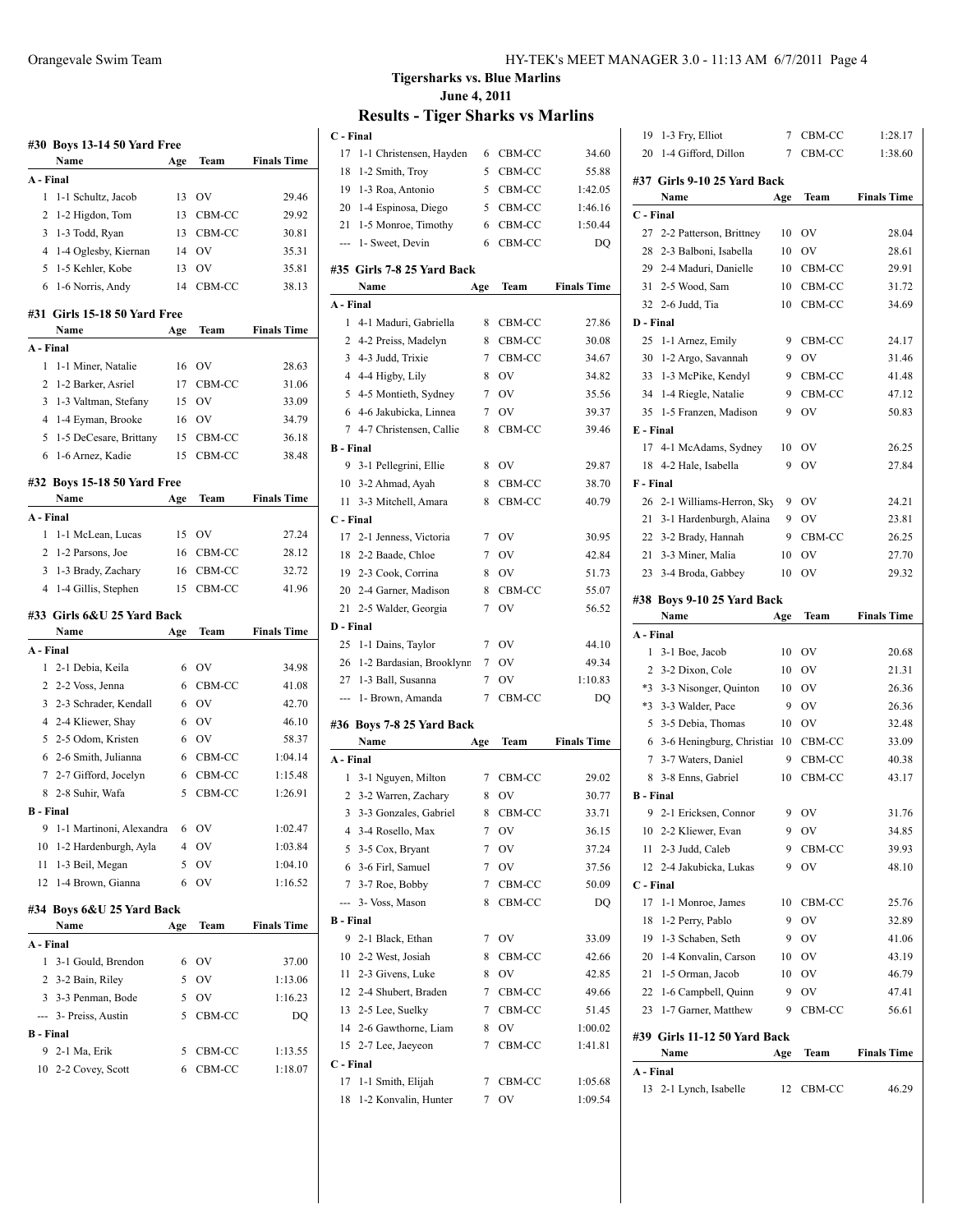|                  | A - Final  (#39 Girls 11-12 50 Yard Back) |     |           |                    |
|------------------|-------------------------------------------|-----|-----------|--------------------|
| 14               | 2-2 Andrus, Morgan                        |     | 12 CBM-CC | 47.89              |
|                  | 15 2-3 Wheeler, Mailani                   | 11  | <b>OV</b> | 49.54              |
|                  | 17 2-4 Barth, Taylor                      |     | 11 CBM-CC | 53.52              |
|                  | 19 2-5 Guttenberg, Samantha 11 OV         |     |           | 55.51              |
|                  | 22 2-6 Warren, Katelyn                    |     | 12 OV     | 1:04.76            |
| <b>B</b> - Final |                                           |     |           |                    |
| 16               | 1-1 Cuevas, Alexis                        | 11  | CBM-CC    | 50.22              |
| 17               | 1-2 Lewis, Arica                          | 12  | CBM-CC    | 53.52              |
| 20               | 1-3 Capel, Hannah                         | 11  | OV        | 57.14              |
|                  | 21 1-4 Nagy, Lily                         | 11  | OV        | 1:00.32            |
|                  | 23 1-5 Riegle, Emily                      | 11  | CBM-CC    | 1:12.64            |
|                  | #40 Boys 11-12 50 Yard Back               |     |           |                    |
|                  | Name                                      | Age | Team      | <b>Finals Time</b> |
| A - Final        |                                           |     |           |                    |
| 1                | 2-1 Cox, Alex                             | 11  | <b>OV</b> | 49.21              |
|                  | 2 2-2 Roa, Jacob                          | 11  | CBM-CC    | 51.48              |
|                  | 3 2-3 Shubert, Tyler                      | 11  | CBM-CC    | 56.71              |
|                  | 4 2-4 Posey-Wallace, Noah                 |     | 12 CBM-CC | 1:01.74            |
|                  | 5 2-5 Gossard, Lewis                      | 12  | CBM-CC    | 1:05.73            |
|                  | 6 2-6 Argo, Austin                        | 11  | OV        | 1:10.53            |
|                  | --- 2- Bardasian, Zachary                 | 11  | OV        | DQ                 |
| <b>B</b> - Final |                                           |     |           |                    |
| 9                | 1-1 Odom, Nathan                          |     | 11 OV     | 50.31              |
|                  | 10 1-2 Gillis, Joshua                     |     | 12 CBM-CC | 1:02.43            |
| 11               | 1-3 Ahmad, Kareem                         | 11  | CBM-CC    | 1:21.93            |
|                  |                                           |     |           |                    |
|                  | #41 Girls 13-14 50 Yard Back              |     |           |                    |
|                  | Name                                      | Age | Team      | <b>Finals Time</b> |
| A - Final        |                                           |     |           |                    |
| 1                | 1-1 Portillo, Priscilla                   |     | 14 CBM-CC | 40.47              |
| 2                | 1-2 Courtney, Angela                      |     | 13 CBM-CC | 46.41              |
| 3                | 1-3 Thomasson, Sophia                     |     | 14 OV     | 50.30              |
| 4                | 1-4 Mekata, Midori                        |     | 14 CBM-CC | 53.09              |
| 5                | 1-5 Argo, Dakota                          |     | 13 OV     | 53.85              |
| ---              | 1- Baldwin, Bethany                       | 14  | OV        | DQ                 |
|                  |                                           |     |           |                    |
|                  | #42 Boys 13-14 50 Yard Back<br>Name       | Age | Team      | <b>Finals Time</b> |
| A - Final        |                                           |     |           |                    |
| 1                | 1-1 Boe, Joshua                           | 13  | OV        | 36.86              |
| 2                | 1-2 Guthrie, Kyle                         | 13  | CBM-CC    | 40.19              |
| 3                | 1-3 McDowell, Samuel                      | 14  | OV        | 40.39              |
| 4                | 1-4 Cuevas, Carlos                        | 13  | CBM-CC    | 40.61              |
| 5                | 1-5 Schultz, Jacob                        | 13  | OV        | 43.03              |
| 6                | 1-6 Norris, Andy                          | 14  | CBM-CC    | 53.34              |
| 7                | 1-7 Stewart, Ryan                         | 13  | CBM-CC    | 54.81              |
|                  |                                           |     |           |                    |
|                  | #43 Girls 15-18 50 Yard Back<br>Name      | Age | Team      | <b>Finals Time</b> |
| A - Final        |                                           |     |           |                    |
| 1                | 1-1 Corrales, Taylor                      | 15  | OV        | 37.41              |
| 2                | 1-2 Andrus, Madison                       | 17  | CBM-CC    | 38.06              |
| 3                | 1-3 Cuevas, Moriah                        | 15  | CBM-CC    | 39.28              |

#### **Tigersharks vs. Blue Marlins June 4, 2011**

| 5                | 1-5 DeCesare, Brittany        | 15  | CBM-CC    | 48.47              |
|------------------|-------------------------------|-----|-----------|--------------------|
| 6                | 1-6 Arnez, Kadie              | 15  | CBM-CC    | 54.47              |
|                  |                               |     |           |                    |
|                  | #44 Boys 15-18 50 Yard Back   |     |           |                    |
|                  | Name                          | Age | Team      | <b>Finals Time</b> |
| A - Final        |                               |     |           |                    |
| ---              | 1- Gillis, Stephen            | 15  | CBM-CC    | DQ                 |
| ---              | 1- Hale, Clay                 | 16  | OV        | DQ                 |
| ---              | 1- Andrus, Henry              | 15  | CBM-CC    | DQ                 |
|                  | #45  Girls 7-8 25 Yard Breast |     |           |                    |
|                  | Name                          | Age | Team      | <b>Finals Time</b> |
| A - Final        |                               |     |           |                    |
| 1                | 2-1 Wilhelms, Isabella        | 8   | <b>OV</b> | 31.16              |
| 2                | 2-2 LaMadrid, Ellicia         | 7   | CBM-CC    | 31.45              |
|                  | 3 2-3 Traynor, Grace          | 8   | <b>OV</b> | 41.13              |
|                  | --- 2- Jakubicka, Linnea      | 7   | <b>OV</b> | DQ                 |
|                  |                               | 8   | OV        |                    |
|                  | --- 2- Gould, Annelyse        |     |           | DQ                 |
| B - Final<br>9   |                               |     |           |                    |
|                  | 1-1 McAdams, Macey            | 8   | OV        | 36.12              |
| 10               | 1-2 Hadjbahramiyan, Sara      | 8   | OV        | 42.44              |
| 11 -             | 1-3 Nguyen, Taralyn           | 7   | OV        | 46.50              |
|                  | 12 1-4 Pryor, Lillia          | 7   | OV        | 51.20              |
|                  | #46 Boys 7-8 25 Yard Breast   |     |           |                    |
|                  | Name                          | Age | Team      | <b>Finals Time</b> |
| A - Final        |                               |     |           |                    |
|                  |                               |     |           |                    |
| 1                | 1-1 Suhir, Shukri             | 8   | CBM-CC    | 28.87              |
| 2                | 1-2 Penman, Logan             | 7   | <b>OV</b> | 38.83              |
|                  | 3 1-3 Warren, Zachary         | 8   | <b>OV</b> | 40.62              |
|                  | 4 1-4 Shaw, Dylan             | 8   | OV        | 46.49              |
|                  | --- 1- Nguyen, Milton         | 7   | CBM-CC    | DQ                 |
|                  | --- 1- Konarski, Austin       | 8   | CBM-CC    | DQ                 |
| ---              | 1- Rosello, Max               | 7   | OV        | DQ                 |
| $\cdots$         |                               | 7   | OV        |                    |
|                  | 1- Firl, Samuel               |     |           | DQ                 |
|                  | #47 Girls 9-10 25 Yard Breast |     |           |                    |
|                  | Name                          | Age | Team      | <b>Finals Time</b> |
| A - Final        |                               |     |           |                    |
| 1                | 2-1 Hoppes, Anne              | 10  | ov        | 21.82              |
| 2                | 2-2 Hardenburgh, Alaina       | 9   | OV        | 24.58              |
| 3                | 2-3 Shupe, Marin              | 9   | CBM-CC    | 25.60              |
| 4                | 2-4 Firl, Rachel              | 9   | OV        | 28.14              |
| 5                | 2-5 Johnston, Giselle         | 9   | CBM-CC    | 28.90              |
| ---              | 2- Purdy, McKenna             | 9   | CBM-CC    | DQ                 |
| ---              | 2- Williams-Herron, Skyl      | 9   | OV        | DQ                 |
| <b>B</b> - Final |                               |     |           |                    |
| 9                | 1-1 Cusick, Lydia             | 9   | OV        | 28.14              |
| 10               | 1-2 Waite-Kerns, Jordan       | 9   | CBM-CC    | 28.70              |
| 11               | 1-3 Rorling, Madison          | 10  | OV        | 33.74              |
| 12               | 1-4 Riegle, Natalie           | 9   | CBM-CC    | 39.25              |
| 13               | 1-5 Niles, Kristen            | 9   | CBM-CC    | 41.24              |

|                  | #48 Boys 9-10 25 Yard Breast   |     |           |                    |
|------------------|--------------------------------|-----|-----------|--------------------|
|                  | Name                           | Age | Team      | <b>Finals Time</b> |
| A - Final        |                                |     |           |                    |
| 1                | 2-1 Dixon, Parker              | 10  | OV        | 22.69              |
| 2                | 2-2 Dixon, Trey                | 10  | OV        | 24.58              |
| 3                | 2-3 Guttenberg, Sean           | 9   | OV        | 28.46              |
|                  | 4 2-4 Porter, Ethan            | 10  | CBM-CC    | 29.17              |
| 5                | 2-5 Roa, Ryan                  | 9   | CBM-CC    | 35.15              |
| 6                | 2-6 Brady, Jake                | 10  | CBM-CC    | 38.15              |
| <b>B</b> - Final |                                |     |           |                    |
| 9                | 1-1 Holden, Max                | 10  | <b>OV</b> | 27.20              |
|                  | $10$ 1-2 Boe, Jacob            | 10  | OV        | 34.00              |
| 11               | 1-3 Bardasian, Gannon          | 9   | OV        | 35.14              |
|                  | #49 Girls 11-12 50 Yard Breast |     |           |                    |
|                  | Name                           | Age | Team      | <b>Finals Time</b> |
| A - Final        |                                |     |           |                    |
| 1                | 2-1 Gwin, Kourtney             | 12  | OV        | 42.87              |
| 2                | 2-2 Todd, Ashley               | 12  | CBM-CC    | 48.00              |
| $\overline{3}$   | 2-3 Andrus, Morgan             | 12  | CBM-CC    | 50.81              |
|                  | 4 2-4 Boe, Taylor              | 11  | OV        | 51.51              |
|                  | 5 2-5 Oglesby, Avonlea         | 11  | <b>OV</b> | 52.51              |
|                  | 6 2-6 Lynch, Isabelle          | 12  | CBM-CC    | 53.07              |
|                  | 7 2-7 Tinay, Ryla              | 11  | OV        | 56.84              |
| <b>B</b> - Final |                                |     |           |                    |
| 9                | 1-1 Cuevas, Alexis             | 11  | CBM-CC    | 52.28              |
| 10               | 1-2 Mansanet, Portia           | 12  | OV        | 58.26              |
| 11               | 1-3 Barth, Taylor              | 11  | CBM-CC    | 1:01.77            |
| $---$            | 1- Warren, Katelyn             | 12  | OV        | DO                 |
|                  | #50 Boys 11-12 50 Yard Breast  |     |           |                    |
|                  | Name                           | Age | Team      | <b>Finals Time</b> |
| A - Final        |                                |     |           |                    |
| 1                | 2-1 Crowl, Cody                | 12  | CBM-CC    | 1:00.11            |
|                  | 2 2-2 Leanos, Luke             | 12  | OV        | 1:00.58            |
|                  | 3 2-3 Shubert, Tyler           | 11  | CBM-CC    | 1:02.10            |
|                  | 4 2-4 Argo, Austin             | 11  | OV        | 1:05.96            |
| 5                | 2-5 Guthrie, Jared             | 11  | CBM-CC    | 1:07.46            |
| ---              | 2- Ahmad, Kareem               | 11  | CBM-CC    | DO                 |
| <b>B</b> - Final |                                |     |           |                    |
| 9                | 1-1 Gossard, Lewis             | 12  | CBM-CC    | 1:02.81            |
|                  | 1- Posey-Wallace, Noah         | 12  | CBM-CC    | DQ                 |
| #51              | Girls 13-14 50 Yard Breast     |     |           |                    |
|                  | Name                           | Age | Team      | <b>Finals Time</b> |
| A - Final        |                                |     |           |                    |
| 1                | 1-1 Higby, Cora                | 13  | OV        | 44.93              |
| 2                | 1-2 Lawson, Sophie             | 13  | OV        | 53.48              |
| 3                | 1-3 Mekata, Midori             | 14  | CBM-CC    | 55.51              |
| 4                | 1-4 Argo, Dakota               | 13  | OV        | 55.74              |
| ---              | 1- Lewis, Anna                 | 13  | CBM-CC    | DQ                 |
|                  |                                |     |           |                    |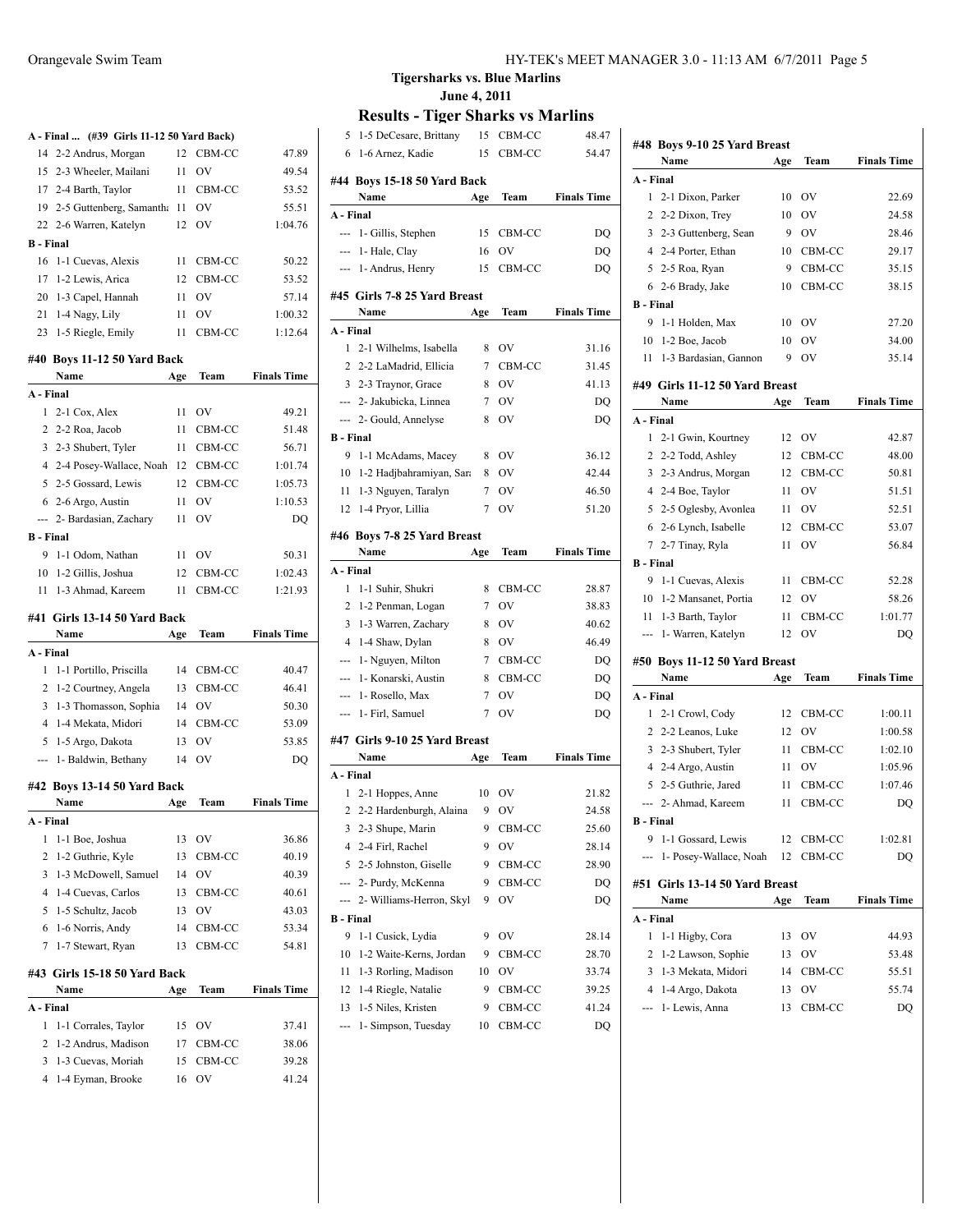| #52 Boys 13-14 50 Yard Breast |                                |             |           |                    |
|-------------------------------|--------------------------------|-------------|-----------|--------------------|
|                               | Name                           | Age         | Team      | <b>Finals Time</b> |
| A - Final                     |                                |             |           |                    |
| 1                             | 1-1 Colford, Alex              | 14          | CBM-CC    | 36.71              |
| 2                             | 1-2 Cuevas, Carlos             | 13          | CBM-CC    | 39.87              |
| $\overline{3}$                | 1-3 Kehler, Kobe               | 13          | OV        | 40.91              |
| $\overline{4}$                | 1-4 McDowell, Samuel           | - 14        | OV        | 44.31              |
| 5                             | 1-5 Oglesby, Kiernan           | 14          | OV        | 47.41              |
|                               |                                |             |           |                    |
|                               | #53 Girls 15-18 50 Yard Breast |             |           |                    |
|                               | Name                           | Age         | Team      | <b>Finals Time</b> |
| A - Final<br>1                |                                |             |           |                    |
| 2                             | 1-1 Hanks, Jamie               | 15          | <b>OV</b> | 37.19              |
|                               | 1-2 Corrales, Taylor           | 15          | OV        | 39.35              |
| 3                             | 1-3 Cuevas, Moriah             | 15          | CBM-CC    | 40.23<br>45.70     |
|                               | 4 1-4 Andrus, Madison          | 17          | CBM-CC    |                    |
| 5                             | 1-5 Turley, Shelby             | 16          | CBM-CC    | 46.54              |
|                               | #54 Boys 15-18 50 Yard Breast  |             |           |                    |
|                               | Name                           | Age         | Team      | <b>Finals Time</b> |
| A - Final                     |                                |             |           |                    |
| 1                             | 1-1 O'Connor, Timothy          | 17          | CBM-CC    | 35.89              |
| 2                             | 1-2 Brady, Zachary             | 16          | CBM-CC    | 41.44              |
|                               | 3 1-3 Clark, Geramy            | 16          | OV        | 51.79              |
|                               | --- 1- Hale, Clay              | 16          | OV        | DO                 |
|                               | #55 Girls 7-8 50 Yard Free     |             |           |                    |
|                               | Name                           | Age         | Team      | <b>Finals Time</b> |
| A - Final                     |                                |             |           |                    |
| 1                             | 4-1 Higby, Lily                | 8           | OV        | 1:07.21            |
|                               | 2 4-2 Waite-Kerns, Jaellian    | 7           | CBM-CC    | 1:08.11            |
|                               | 3 4-3 Jakubicka, Linnea        | 7           | <b>OV</b> | 1:09.23            |
|                               | 4 4-4 McAdams, Macey           | 8           | OV        | 1:19.31            |
|                               | 5 4-5 Judd, Trixie             | 7           | CBM-CC    | 1:30.41            |
| <b>B</b> - Final              |                                |             |           |                    |
|                               | 9 3-1 Gould, Annelyse          | 8           | OV        | 57.13              |
|                               | 10 3-2 Pellegrini, Ellie       | 8           | OV        | 1:12.44            |
|                               | 11 3-3 Nguyen, Taralyn         | $7^{\circ}$ | <b>OV</b> | 1:19.62            |
| C - Final                     |                                |             |           |                    |
|                               | 17 2-1 LaMadrid, Ellicia       | $7^{\circ}$ | CBM-CC    | 49.79              |
| 18                            | 2-2 Ahmad, Ayah                | 8           | CBM-CC    | 1:16.19            |
| 19                            | 2-3 Hadjbahramiyan, Sara       | 8           | OV        | 1:25.57            |
| 20                            | 2-4 Baade, Chloe               | 7           | OV        | 1:30.50            |
| D - Final                     |                                |             |           |                    |
| 25                            | 1-1 Jenness, Victoria          | 7           | OV        | 1:02.05            |
| 26                            | 1-2 Cook, Corrina              | 8           | OV        | 1:26.39            |
|                               | 27 1-3 Ball, Susanna           | 7           | OV        | 1:48.61            |
|                               | #56 Boys 7-8 50 Yard Free      |             |           |                    |
|                               | Name                           | Age         | Team      | <b>Finals Time</b> |
| A - Final                     |                                |             |           |                    |
| 1                             | 2-1 McAdams, Dylan             | 8           | OV        | 28.69              |
|                               | 2 2-2 Suhir, Shukri            | 8           | CBM-CC    | 45.78              |
| 3                             | 2-3 Voss, Mason                | 8           | CBM-CC    | 51.62              |
| 4                             | 2-4 Gonzales, Gabriel          | 8           | CBM-CC    | 57.66              |
|                               |                                |             |           |                    |

**Tigersharks vs. Blue Marlins June 4, 2011**

| 5                | 2-5 Givens, Luke                        | 8               | OV               | 1:04.67            |
|------------------|-----------------------------------------|-----------------|------------------|--------------------|
|                  | 6 2-6 West, Josiah                      | 8               | CBM-CC           | 1:09.19            |
|                  | 7 2-7 Franzen, Blake                    | 7               | OV               | 1:31.31            |
| 8                | 2-8 Konvalin, Hunter                    | 7               | OV               | 2:21.46            |
| <b>B</b> - Final |                                         |                 |                  |                    |
| 9                | 1-1 Nguyen, Milton                      | $7\phantom{.0}$ | CBM-CC           | 51.32              |
| 10               | 1-2 Konarski, Austin                    | 8               | CBM-CC           | 1:45.55            |
| 11               | 1-3 Fry, Elliot                         | 7               | CBM-CC           | 1:48.50            |
| 12               | 1-4 Shubert, Braden                     | 7               | CBM-CC           | 2:16.65            |
|                  |                                         |                 |                  |                    |
|                  | #57 Girls 9-10 50 Yard Free<br>Name     | Age             | Team             | <b>Finals Time</b> |
| A - Final        |                                         |                 |                  |                    |
| 1                | 3-1 Konarski, Shelby                    | 10              | CBM-CC           | 41.86              |
|                  | *2 3-2 Cusick, Lydia                    | 9               | OV               | 42.77              |
|                  | *2 3-2 Williams-Herron, Sky             | 9               | OV               | 42.77              |
|                  | 4 3-4 Waite-Kerns, Jordan               | 9               | CBM-CC           | 43.17              |
|                  | 5 3-5 Hardenburgh, Alaina               | 9.              | OV               | 44.28              |
| 6                | 3-6 Eilhardt, Lili                      | 10              | OV               | 47.33              |
| $7\overline{ }$  | 3-7 Cuevas, Angel                       | 9               | CBM-CC           | 52.06              |
| 8                | 3-8 Eigenman, Faith                     | 10              | CBM-CC           | 1:02.35            |
| <b>B</b> - Final |                                         |                 |                  |                    |
| 9                |                                         | 9               | OV               | 47.58              |
|                  | 2-1 Tobin, Kylee<br>10 2-2 Miner, Malia | 10              | OV               | 50.07              |
|                  |                                         |                 |                  | 54.94              |
| 11               | 2-3 Wood, Sam                           | 10              | CBM-CC<br>OV     | 56.40              |
| 12               | 2-4 Stinson, Amanda                     | 10<br>9         |                  | 1:11.69            |
|                  | 13 2-5 McPike, Kendyl                   |                 | CBM-CC           |                    |
| C - Final<br>17  | 1-1 Arnez, Emily                        | 9               |                  | 45.80              |
| 18               | 1-2 Maduri, Danielle                    | 10              | CBM-CC<br>CBM-CC | 50.03              |
| 19               |                                         | 10              | OV               |                    |
| 20               | 1-3 Balboni, Isabella                   | 9               | OV               | 57.33<br>57.79     |
| 21               | 1-4 Hale, Isabella                      | 9               | OV               | 58.96              |
| 22               | 1-5 Argo, Savannah                      | 10              | CBM-CC           | 59.21              |
|                  | 1-6 Judd, Tia                           | 9               | OV               | 2:06.14            |
| 23               | 1-7 Franzen, Madison                    |                 |                  |                    |
|                  | #58 Boys 9-10 50 Yard Free              |                 |                  |                    |
|                  | Name                                    | Age             | Team             | <b>Finals Time</b> |
| A - Final        |                                         |                 |                  |                    |
| 1                | 4-1 Dixon, Parker                       | 10              | OV               | 36.67              |
|                  | 2 4-2 Dixon, Cole                       | 10              | OV               | 37.36              |
| 3                | 4-3 Montieth, Anthony                   | 10              | OV               | 42.40              |
|                  | 4 4-4 Roa, Ryan                         | 9               | CBM-CC           | 1:01.66            |
|                  | 5 4-5 Judd, Caleb                       | 9               | CBM-CC           | 1:10.13            |
|                  | 6 4-6 Garner, Matthew                   | 9               | CBM-CC           | 1:14.95            |
|                  | 7 4-7 Waters, Daniel                    | 9               | CBM-CC           | 1:15.76            |
| <b>B</b> - Final |                                         |                 |                  |                    |
| 9                | 3-1 Shaw, Travis                        | 10              | OV               | 39.00              |
|                  | 10 3-2 Beil, Kris                       | 9               | OV               | 40.70              |
|                  | 11 3-3 Ericksen, Connor                 | 9               | OV               | 44.72              |
|                  | 12 3-4 Heningburg, Christian            | 10              | CBM-CC           | 52.46              |
| C - Final        |                                         |                 |                  |                    |
| 17               | 2-1 Debia, Thomas                       | 10              | OV               | 1:02.22            |
|                  | 18 2-2 Orman, Jacob                     | 10              | OV               | 1:04.81            |
|                  | 19 2-3 Jakubicka, Lukas                 | 9               | OV               | 1:11.05            |

| D - Final                    |                                           |     |           |                    |  |  |
|------------------------------|-------------------------------------------|-----|-----------|--------------------|--|--|
| 25                           | 1-1 Walder, Pace                          | 9   | OV        | 45.47              |  |  |
|                              | 26 1-2 Campbell, Quinn                    | 9   | OV        | 1:11.36            |  |  |
|                              | 27 1-3 Konvalin, Carson                   | 10  | OV        | 1:12.66            |  |  |
|                              | 28 1-4 Perry, Pablo                       | 9   | OV        | 1:15.05            |  |  |
|                              |                                           |     |           |                    |  |  |
|                              | #59 Girls 11-12 100 Yard Free             |     |           |                    |  |  |
|                              | Name                                      | Age | Team      | <b>Finals Time</b> |  |  |
| A - Final                    |                                           |     |           |                    |  |  |
|                              | 1 2-1 Bujanda, Miya                       | 12  | OV        | 1:20.67            |  |  |
|                              | 2 2-2 Boe, Taylor                         | 11  | OV        | 1:28.29            |  |  |
|                              | 3 2-3 Guttenberg, Samantha                | 11  | OV        | 1:29.46            |  |  |
|                              | 4 2-4 Cuevas, Alexis                      | 11  | CBM-CC    | 1:29.53            |  |  |
| <b>B</b> - Final             |                                           |     |           |                    |  |  |
| 9                            | 1-1 Mansanet, Portia                      | 12  | OV        | 1:34.88            |  |  |
| 10                           | 1-2 Barth, Taylor                         | 11  | CBM-CC    | 1:35.91            |  |  |
| #60 Boys 11-12 100 Yard Free |                                           |     |           |                    |  |  |
|                              | Name                                      | Age | Team      | <b>Finals Time</b> |  |  |
| A - Final                    |                                           |     |           |                    |  |  |
| 1                            | 1-1 Bardasian, Zachary                    |     | 11 OV     | 5.20               |  |  |
| $\overline{2}$               | 1-2 Odom, Nathan                          | 11  | OV        | 1:31.79            |  |  |
| 3                            | 1-3 Guthrie, Jared                        | 11  | CBM-CC    | 1:35.51            |  |  |
|                              | 4 1-4 Gillis, Joshua                      | 12  | CBM-CC    | 1:38.13            |  |  |
|                              |                                           |     |           |                    |  |  |
|                              | #61 Girls 13-14 100 Yard Free             |     |           |                    |  |  |
|                              | Name                                      | Age | Team      | <b>Finals Time</b> |  |  |
| A - Final                    |                                           |     |           |                    |  |  |
| 1                            | 1-1 Portillo, Priscilla                   | 14  | CBM-CC    | 1:08.76            |  |  |
| 2                            | 1-2 Dummett, Emily                        | 13  | OV        | 1:11.51            |  |  |
| 3                            | 1-3 Arnez, Samantha                       | 13  | CBM-CC    | 1:12.94            |  |  |
| 4                            | 1-4 Mekata, Midori                        | 14  | CBM-CC    | 1:29.91            |  |  |
| 5                            | 1-5 Lawson, Sophie                        | 13  | OV        | 1:30.27            |  |  |
| 6                            | 1-6 Lewis, Anna                           | 13  | CBM-CC    | 1:37.60            |  |  |
| 7                            | 1-7 Baldwin, Bethany                      | 14  | OV        | 1:57.38            |  |  |
|                              |                                           |     |           |                    |  |  |
|                              | #62 Boys 13-14 100 Yard Free<br>Name      |     | Team      | <b>Finals Time</b> |  |  |
| A - Final                    |                                           | Age |           |                    |  |  |
|                              |                                           |     | 13 OV     | 1:05.00            |  |  |
|                              | 1 2-1 Hughes, Sean<br>2 2-2 Guthrie, Kyle | 13  | CBM-CC    | 1:06.21            |  |  |
|                              | 3 2-3 Todd, Ryan                          |     |           | 1:12.41            |  |  |
|                              |                                           |     | 13 CBM-CC |                    |  |  |
|                              | 4 2-4 Higdon, Tom                         | 13  | CBM-CC    | 1:15.03<br>1:15.75 |  |  |
|                              |                                           |     |           |                    |  |  |
|                              | 5 2-5 Schultz, Justin                     | 14  | OV        |                    |  |  |
|                              | 6 2-6 Oglesby, Kiernan                    | 14  | OV        | 1:22.67            |  |  |
| $7^{\circ}$                  | 2-7 Kehler, Kobe                          | 13  | OV        | 1:24.70            |  |  |
| <b>B</b> - Final             |                                           |     |           |                    |  |  |
| 9                            | 1-1 Cuevas, Carlos                        | 13  | CBM-CC    | 1:08.57            |  |  |
|                              | 10 1-2 Stewart, Ryan                      | 13  | CBM-CC    | 1:35.25            |  |  |
|                              | #63 Girls 15-18 100 Yard Free             |     |           |                    |  |  |
|                              | Name                                      | Age | Team      | <b>Finals Time</b> |  |  |
| A - Final                    |                                           |     |           |                    |  |  |
| 1                            | 1-1 Hanks, Jamie                          | 15  | OV        | 1:01.71            |  |  |
| 2                            | 1-2 Miner, Natalie                        | 16  | OV        | 1:02.62            |  |  |
| 3                            | 1-3 Barker, Asriel                        | 17  | CBM-CC    | 1:13.28            |  |  |